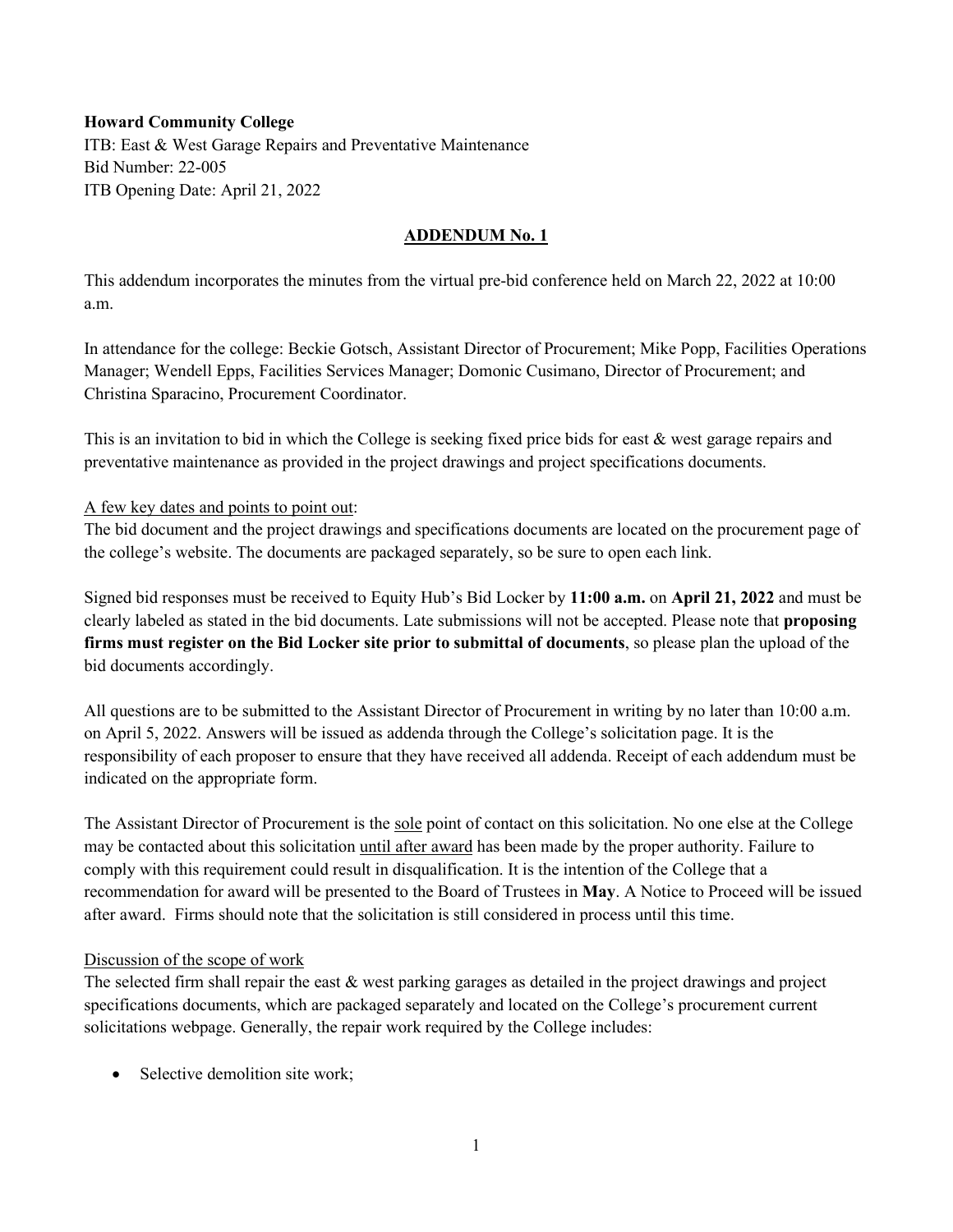- Concrete reinforcement;
- Concrete repair using high strength, fast-setting materials;
- Concrete repair using trowel applied mortar;
- Resurfacing and waterproofing certain areas with a heavy duty traffic coating system;
- Sealing and caulking floor cracks and control joints; and
- Painting structural steel and miscellaneous metals.

The College expects that the project will be completed by August 14, 2022.

No site visit is scheduled as the garages are public areas and can be accessed at a firm's convenience.

All questions should be asked here or in writing after this meeting to the Assistant Director of Procurement. All questions and answers will be posted as an addendum on the college's procurement webpage.

I will now open this up for questions, please type your question into the chat or use the raise hand button.

## Questions:

*Q1. In the bid document it states that there is no bid bond requirement or no performance, labor and material bond requirements, is that correct for this project?* 

Correct, there is no bid bond requirement or performance, labor and material bond requirement for this project.

*Q2. In the bid form, under the waterproofing membrane section, there is a place for the name of the licensed applicator/subcontractor who will install the membrane, what kind of license does the contractor need for applying the waterproofing membrane?*

The contractor must be a certified installer with the ability to obtain all appropriate warranties for the product.

# *Q3. Is this a "UNIT PRICE" bid?*

Please use the provided bid form within the bid document and submit prices as listed on the form.

*Q4. Does HCC have a budget for this project?*

This bid falls within Project Code Classification "B". The classification codes can be found here: [https://www.howardcc.edu/about-us/offices](https://www.howardcc.edu/about-us/offices-departments/procurement/documents/HCC_Project_Cost_Classification_Key.pdf)[departments/procurement/documents/HCC\\_Project\\_Cost\\_Classification\\_Key.pdf](https://www.howardcc.edu/about-us/offices-departments/procurement/documents/HCC_Project_Cost_Classification_Key.pdf)

## *Q5. What are the names of the documents to be submitted?*

The required submittal documents can be found on the Table of Contents page as well as in Section 2.11.

Issued on March 24, 2022